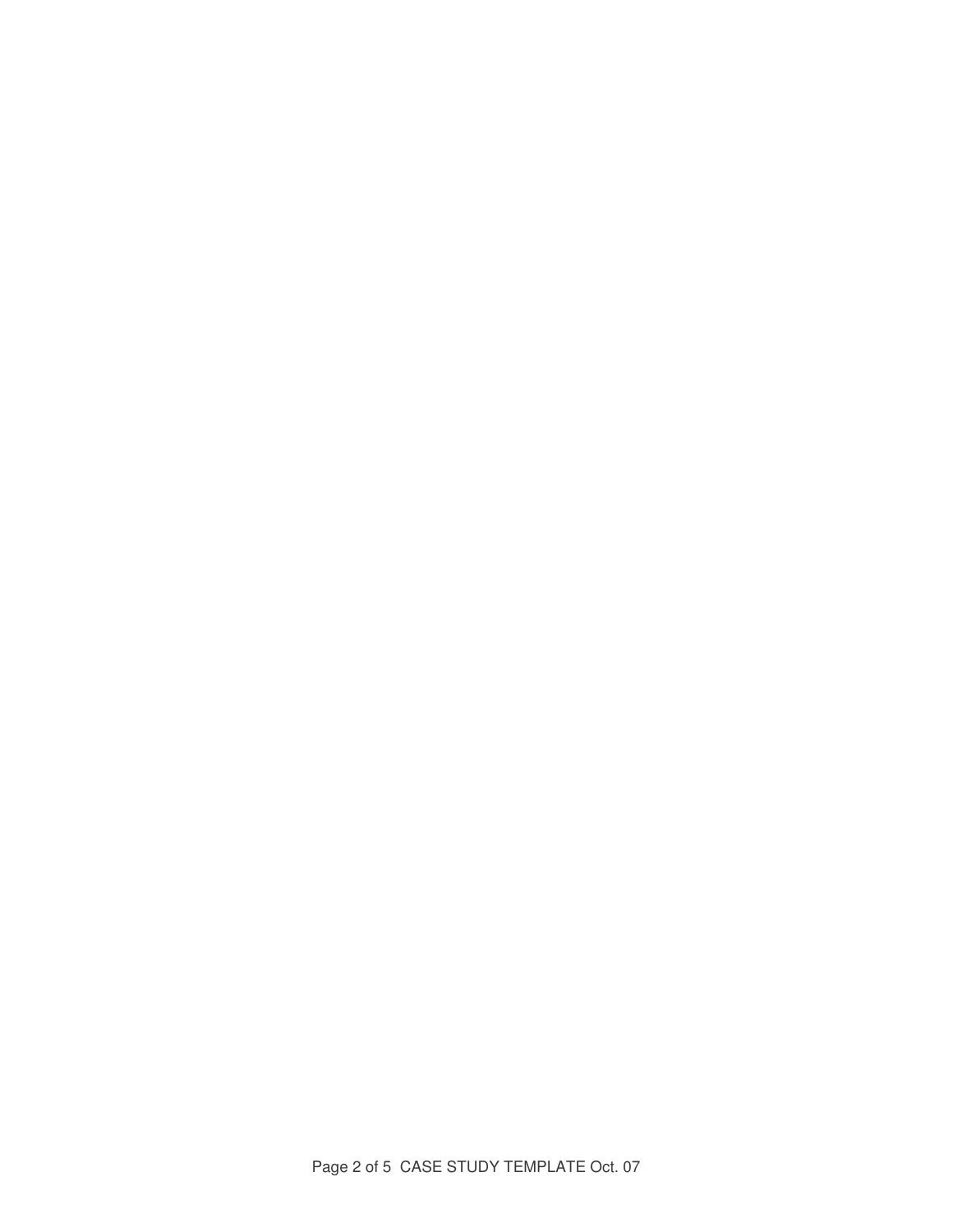## **Teacher Compensation**

Please describe your teacher compensation experience, including:

- Who are/were the key actors and what is/was their sphere of responsibilities with regard to the compensation of teachers?
- The key actors were JRS and UNHCR. JRS input includes provision of in service seminars, opportunities for micro-teaching and demonstration lessons by experienced teachers, or longer workshops during holidays. UNHCR provided an incentive for teachers and JRS devised a scale whereby trained teachers received more than untrained teachers.
- How did the money get dispersed? How was accountability assured? How were issues of corruption addressed?
- Each project has a Director, finance officers or accountants and education officers. Accountability is assured by evaluations that are carried out each year by independent auditors in the regional office in Nairobi.
- Were there specific donor strategies and funding mechanisms put in place? If so, what approaches were taken and how were these implemented?
- We have a regional office in Nairobi. All funds are disbursed from this office to our projects, and this is determined by the needs in the project.
- Were there specific government structures and/or policies around teacher compensation? If so, how were these communicated and implemented?
- Most of our projects have been running for a number of years. When JRS Embarks on a project, usually the situation on the ground is fragile, therefore the policies we implement are JRS formulated.
- Was the community engaged in and encouraged to support the teacher compensation effort? If so, what approaches were taken to engage the community and what role(s) did they take to support the teacher compensation effort?
- The community is engaged in and encouraged to support the teacher compensation effort. Teacher training is one of the single most crucial aspects of JRS education programmes. Countless teachers do give more than they receive as they make a substantial contribution to improving the quality of education. The beauty of teacher training and indeed a project which grows with the refugees as in Adjumani is reflected in the emergence of an educated generation. The number of students who completed primary education through the support of JRS and who went on to colleges and universitiesis now in the thousands. Refugees consider them as community resources. They are now earning an income and are in turn supporting their families and younger brothers and sisters in their studies.
- What were some of the challenges you faced in compensating teachers, and how did you overcome those challenges?
- Some challenges that face are minimum educational qualifications that should be enforced when compensating teachers.
- When should we back off in compensating teachers and leave it to the ministries of the respective governments, now that peace is being realized in Sudan and Uganda.
- Were there any tools that you used in this work? If so, please describe them and attach a copy if possible.
- Please share any lessons learnt / outcomes / good practices resulting from this experience.
- A good practice that I could share is, when JRS arrived in Adjumani in 1993, there were only 3 nursery schools, and by the end of the year 18 had been set up. Eventually every settlement had a nursery school. The understanding was that the refugees would set up their own nursery school. Once it was established, JRS would assist in teacher training and provide porridge for the children. The porridge was an indicator that the little ones were often hungry. The schools were for children aged between three and six.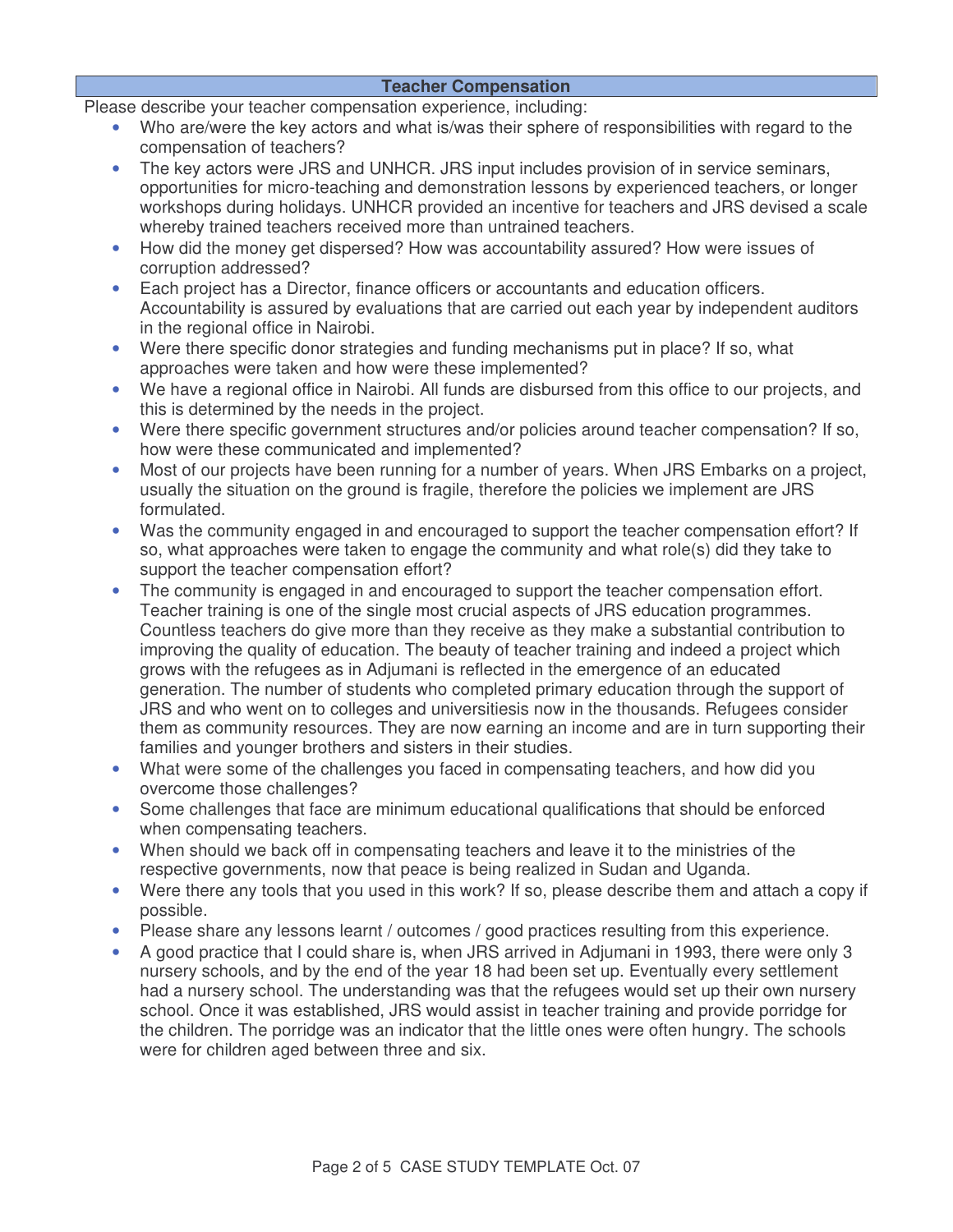Please describe the policy and coordination elements of your teacher compensation experience. For instance:

- Who are/were the key actors and what is/was their sphere of responsibilities with respect to policy and coordination?
- The key actors were the Education Resource Person for Africa, Programs officer, Education project director, Education personnel in the respective projects.
- Did you advocate for equitable teacher compensation? If so, describe the process and outcomes:
- JRS strives to advocate for equitable teacher compensation. For example in Adjumani, Northern Uganda where JRS has trained teachers in more than 50 nursery schools, it funds repair of structures , teacher-training and incentives, and gives stationery every term.
- Did you engage/ work with the government from the start of the process?
- The attitude of host governments varies greatly. Some gladly welcome and collaborate in efforts to provide education to refugees. Those that are ready to collaborate, we work with them from the start of the process. When there is no involvement from the government, especially when the national education system is in a state of crisis, the provision of education becomes more problematic, therefore It is left to us to develop and offer programmes according to the possibilities open to us.
- Did you engage/ work with local or international donors during the process?
- No, The process is carried on by the key actors.
- How did you engage/ work with these other actors and ensure coordination?
- Assessments and reviews are carried out by the Education Resource Person for Africa, who frequently visits the projects in the field.
- What were some of the challenges you faced in developing policy and ensuring coordination, and how did you overcome those challenges?
- In under developed regions, which host the highest number of refugees, the local population living alongside refugees is frequently worse off because they do not normally receive services while assistance is provided in camps. Disparities can cause tension and sometimes conflict which work to the detriment of both groups. JRS personnel try to be sensitive to the needs and hopes of the people among whom the refugees live, often they have the same needs foe access and quality of education and some JRS projects have sought to address the situation of inequality directly.
- Were there any tools that you used in this work? If so, please describe them and attach a copy if possible.
- Please share any lessons learnt / outcomes / good practices resulting from this experience.
- One way of solving this problem of inequality is by supporting local school which accept refugee students. One example is the Umodzi Katubza primary school in Malawi, constructed by JRS to cater for refugee childrenfrom Dzaleka camp and for local children.